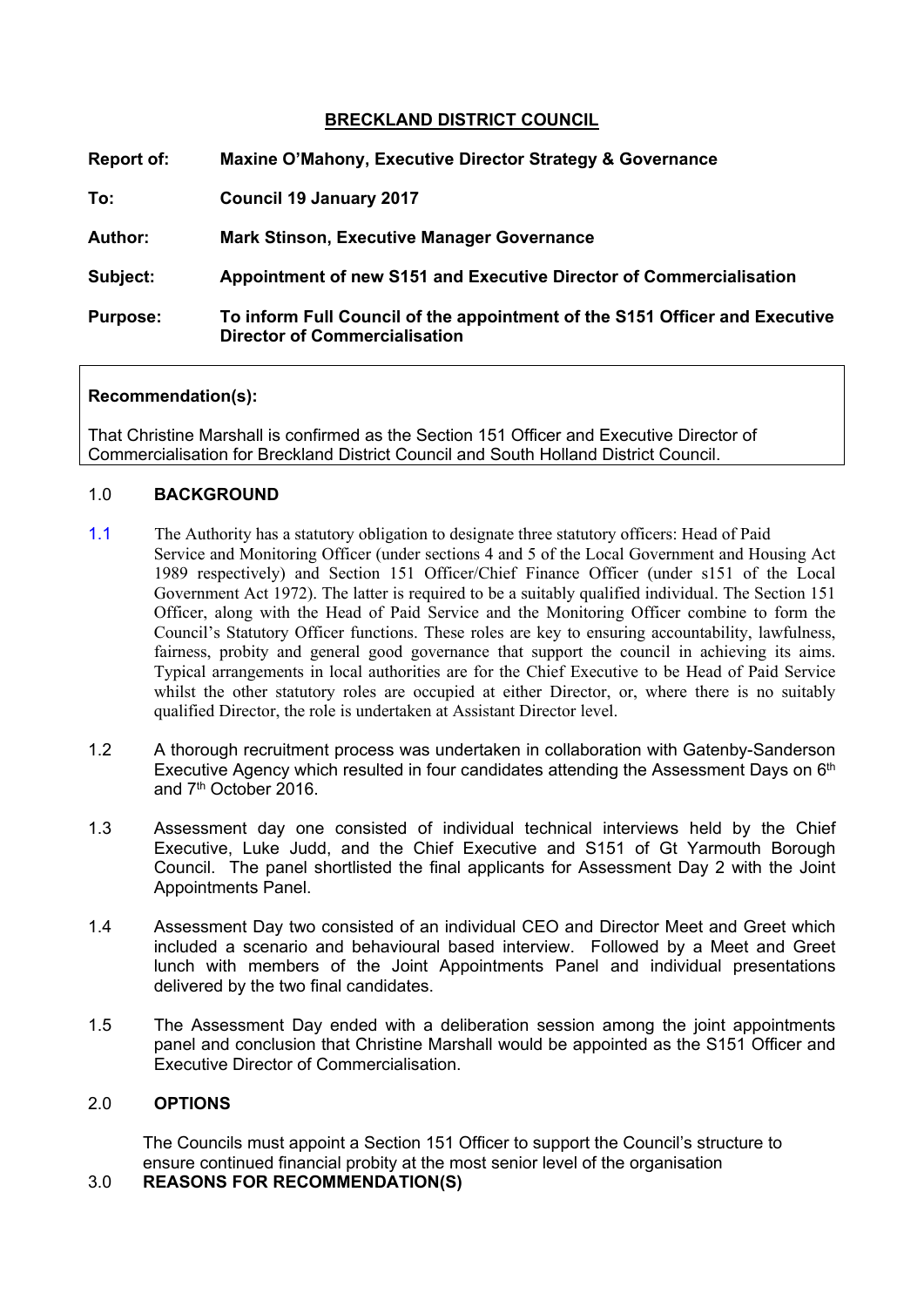- 3.1 The Constitution designates the shared Executive Director as the Chief Finance Officer (Section 151 Officer).
- 3.2 The Council must act in a timely manner to take all appropriate steps to designate an alternative individual in good time to ensure a smooth handover.
- 3.3 The role of the Section 151 Officer is an important element in the Council's structure and processes. The arrangements outlined in this paper will ensure that the functions continue to be discharged appropriately.

#### 4.0 **EXPECTED BENEFITS**

4.1 Compliance with a statutory requirement.

#### 5.0 **IMPLICATIONS**

#### 5.1 **Constitution & Legal**

- 5.1.1 The appointment of a Section 151 Officer is a statutory requirement under Section 151 of the Local Government Act 1972. Section 113 of the Local Government Finance Act 1988 requires that the officer appointed as Section 151 Officer shall be a member of one of the following bodies:
	- (a) the Institute of Chartered Accountants in England and Wales,
	- (b) the Institute of Chartered Accountants of Scotland,
	- (c) the Chartered Association of Certified Accountants,
	- (d) the Chartered Institute of Public Finance and Accountancy,
	- (e) the Institute of Chartered Accountants in Ireland,
	- (f) the Chartered Institute of Management Accountants, and
	- (g) any other body of accountants established in the United Kingdom and for the time being approved by the Secretary of State for the purposes of this section.
- 5.1.2 The Council's constitution does not impose any additional restrictions on the appointment of the Section 151 Officer, requiring an appointee simply to be suitably qualified.

#### 5.2 **Risk Management**

5.2.1 The appointment of the Shared Executive Director as Section 151 Officer will provide resilience and increased capacity across the finance functions.

#### **Stakeholders / Consultation / Timescales**

5.2.1 The recommendations in this report have been subject to consultation with the Leaders of the Councils and portfolio holders.

### 6.0 **WARDS/COMMUNITIES AFFECTED**

- 6.1 None
- 7.0 **ACRONYMS**
- 7.1 **CIPFA** Chartered Institute of Public Finance and Accountancy.